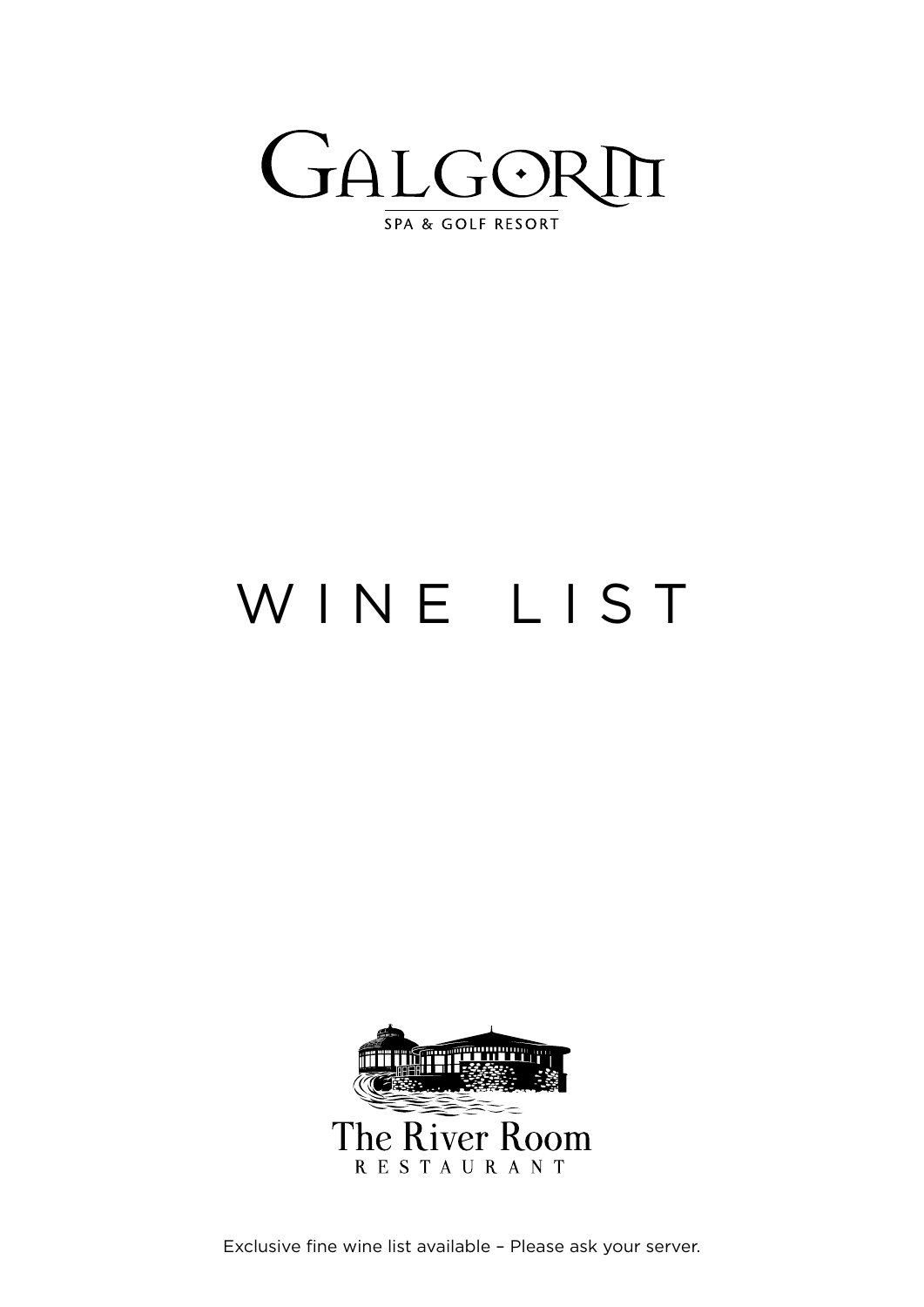| WHITE WINE                                                                              | Glass | <b>Carafe Bottle</b> |        |
|-----------------------------------------------------------------------------------------|-------|----------------------|--------|
|                                                                                         | 175m  | 500ml                |        |
| 2019 La Borgata Pinot Grigio, 12.5% Veneto, Italy                                       | £8.00 | £19.50               | £26.00 |
| 2018 Russbach Riesling 'Classic', 11% Rheinhessen, Germany                              | £8.00 | £19.50               | £26.00 |
| 2018 Moulin de Gassac Viognier Chardonnay, 13.5% Languedoc, France                      | £8.50 | £21.00               | £28.00 |
| 2020 The Ned Sauvignon Blanc, 13% Marlborough, New Zealand                              | £8.50 | £21.00               | £28.00 |
| 2017 Domaine de Cassagnau Chardonnay, 13.5% Languedoc, France                           | £9.50 | £24.00               | £32.00 |
| 2020 No. 1 Reserve Chenin Blanc Boland Cellars, 14% Paarl, South Africa                 | £9.50 | £24.00               | £33.00 |
| 2019 Beauvignac Picpoul de Pinet, 12.5% Languedoc, France                               |       |                      | £27.00 |
| 2017 Domaine du Château d'Eau Viognier, 13% Languedoc, France (Organic)                 |       |                      | £27.00 |
| 2017 Muscadet Cuvée Les Roches Blanches, 12% Loire, France                              |       |                      | £28.00 |
| 2018 Domaine La Salette, 12.5% Cotes du Gascogne, France                                |       |                      | £28.00 |
| 2018 Paul Jaboulet Aîne "Secret de Famille" Cotes du Rhône Blanc, 13.5% Rhone, France   |       |                      | £29.00 |
| 2018 Doran Vineyards Arya, Chenin Grenache Blanc Roussanne, 12.5% Paarl, South Africa   |       |                      | £30.00 |
| 2016 Martin Wassmer Muller Thurgau, 12.5% Baden, Germany                                |       |                      | £31.00 |
| 2016 Grant Burge Reserve Chardonnay, 12.5% Barossa Valley, Australia                    |       |                      | £31.00 |
| 2016 Weinrieder Gruner Veltliner 'Klassik', 12% Weinviertel, Austria                    |       |                      | £32.00 |
| 2018 Alessandro Rivetto Arneis, 13.5% Piedmont, Italy                                   |       |                      | £32.00 |
| 2017 La Lanterne Vouvray, Demi Sec, 12% Loire, France                                   |       |                      | £32.00 |
| 2019 Leefield Station Sauvignon Blanc, 13% Marlborough, New Zealand                     |       |                      | £33.00 |
| 2019 Château Bauduc Sauvignon Semillon Blanc, 12% Bordeaux, France                      |       |                      | £33.00 |
| 2018 Adega de Monção Alvarinho, 12% Vinho Verde, Portugal                               |       |                      | £33.00 |
| 2018 Domaine Metz Pinot Blanc Vieilles Vignes ,13 % Alsace, France                      |       |                      | £35.00 |
| 2019 Orsogna Pecorino, 13% Abruzzo, Italy (Organic, Vegan)                              |       |                      | £35.00 |
| 2016 Terra do Cigarron Godello, 13% Rias Baixas, Spain                                  |       |                      | £36.00 |
| 2018 Gotas de Mar Albarino, 12.5% Rias Baixas, Spain                                    |       |                      | £38.00 |
| 2016 Domaine Lebrun Pouilly Fumé 'Les Petit Champs', 12.5% Loire, France                |       |                      | £39.00 |
| 2017 Chateau de Poncie Beaujolais- Village Blanc Grand Lamure, 12.5% Burgundy, France   |       |                      | £40.00 |
| 2018 Domaine Pierre Martin Sancerre, 12.5% Loire, France                                |       |                      | £40.00 |
| 2018 Bricco dei Guazzi Gavi di Gavi, 12.5% Piedmont, Italy                              |       |                      | £40.00 |
| 2018 Aotea Single Vineyard Sauvignon Blanc, 13% Nelson, New Zealand                     |       |                      | £40.00 |
| 2016 Two Paddocks Picnic Riesling, 11.5% Central Otago, New Zealand                     |       |                      | £42.00 |
| 2018 Chateau Laborde Chablis, 13% Bourgogne, France                                     |       |                      | £45.00 |
| 2017 Vincent Sauvestre Ladoix, 13% Burgundy, France                                     |       |                      | £52.00 |
| 2016 Herve Kerlann Cuvee k Hautes Cotes de Nuits Blanc, 13% Burgundy, France            |       |                      | £56.00 |
| 2017 Kendall Jackson La Crema Monterey Chardonnay, 13% California, USA                  |       |                      | £57.00 |
| 2015 Domaine Bouchard Père et Fils, Beaune du Château Premier Cru, 13% Burgundy, France |       |                      | £75.00 |
| 2014 Domaine Alain Chavy Puligny Montrachet Vieilles Vignes, 13.0% Burgundy, France     |       |                      | £93.00 |

## **ROSE WINE Glass Carafe Bottle 175ml 500ml**

2016 Crane Lake White Zinfandel, 12.5% Napa Valley, California  $\qquad 68.00$  £19.50 £26.00 2019 Domaine L' Amandine Cuvee Marie, 13% Vaucluse, France  $\qquad \qquad$  £8.00  $\qquad$  £19.50  $\qquad$  £26.00 2020 The Ned Pinot Rosé, 13% Marlborough, New Zealand **Example 2010** 2020 The Ned Pinot Rosé, 13% Marlborough, New Zealand 2017 Paul Jaboulet Aîne Parallel 45 Rosé, 13.5% Rhone, France £30.00 2014 Bodegas Alvia Livius Rosado, 14% Rioja Alta, Spain £60.00

| <b>RED WINE</b>                                                                         | Glass | Carafe | <b>Bottle</b> |
|-----------------------------------------------------------------------------------------|-------|--------|---------------|
|                                                                                         | 175m  | 500ml  |               |
| 2019 Santa Alicia Reserva Cabernet Sauvignon, 13.5%, Maipo Valley, Chile                | £8.00 | £19.50 | £26.00        |
| 2017 Domaine du Château d'Eau Merlot, 13.5% Languedoc, France (Organic)                 | £8.00 | £19.50 | £26.00        |
| 2018 Anubis Malbec, 14% Mendoza, Argentina                                              | £8.00 | £19.50 | £26.00        |
| 2016 Cuna de Reyes Rioja Crianza, 13.5% Rioja, Spain                                    | £8.50 | £21.00 | £28.00        |
| 2017 Haut Pougnan Rouge, 12.5% Bordeaux, France                                         | £8.50 | £21.00 | £28.00        |
| 2018 Martin Wassmer Spatburgunder Qba Trocken, 13% Baden, Germany                       | £9.50 | £24.00 | £32.00        |
| 2016 Crane Lake Pinot Noir, 13% Napa Valley, California                                 |       |        | £27.00        |
| 2018 Côtes du Rhône 'Les Violettes', 13.5% Rhone, France                                |       |        | £27.00        |
| 2019 Borgo Magredo Pinot Nero, 12.5% Fruili, Italy                                      |       |        | £28.00        |
| 2014 Grande Arte Touriga Nacional, 13% Estremadura, Portugal                            |       |        | £28.00        |
| 2016 Woodstock Dolcetto Lagrein, 13% Limestone Coast, Australia                         |       |        | £28.00        |
| 2016 Heartland Stickleback Shiraz, 14.5% Langhorne Creek, Australia                     |       |        | £30.00        |
| 2018 Crios Malbec, 14.5% Mendoza, Argentina                                             |       |        | £30.00        |
| 2017 Some Young Punks Naked on Roller Skates Shiraz Mataro, 14% McLaren Vale, Australia |       |        | £31.00        |
| 2017 Alessandro Rivetto Nebbiolo, 14% Piedmont, Italy                                   |       |        | £31.00        |
| 2016 Chateau Du Caillau Malbec, 14% Cahors, France                                      |       |        | £32.00        |
| 2018 Beaujolais Villages 'La Roche Rose', 12.5% Burgundy, France                        |       |        | £32.00        |
| 2015 Domaine de Triennes Merlot, 14.5% Provence, France                                 |       |        | £32.00        |
| 2016 Coste di Moro Montepulciano d'Abruzzo, 14% Abruzzo, Italy (Organic, Vegan)         |       |        | £33.00        |
| 2018 Domaine du Vaux St. George Pinot Noir, 12% Loire, France                           |       |        | £33.00        |
| 2017 Hammeken Cellers Gran Pasas Monastrell, 14% Valencia, Spain                        |       |        | £34.00        |
| 2015 Celler de Capçanes Peraj Petita, 14.5% Priorat, Spain, (Kosher/Vegan)              |       |        | £34.00        |
| 2018 Bodegas Garzón Tannat, 14.5% Maldonado, Uruguay                                    |       |        | £34.00        |
| 2016 Veralda Refosco, 14% Istria, Croatia                                               |       |        | £34.00        |
| 2018 Poggio Civetta Chianti Classico, 13% Tuscany, Italy                                |       |        | £34.00        |
| 2019 Micina Nero d'Avola-Nerello Mascalese, 13% Sicily, Italy                           |       |        | £35.00        |
| 2017 Domaine Moillard Fleurie 'Le Vallon', 13% Burgundy, France                         |       |        | £38.00        |
| 2015 Bouchard Père & Fils Bourgogne Pinot Noir, 12.5% Burgundy France                   |       |        | £38.00        |
| 2018 Primitivo di Manduria 'Zolla', 14% Puglia, Italy                                   |       |        | £38.00        |
| 2015 The Ned Pinot Noir, 14% Marlborough, New Zealand                                   |       |        | £39.00        |
| 2015 Hammeken Cellers Tosalet Vinyes Velles Priorat, 14.5% Priorat, Spain               |       |        | £39.00        |
| 2015 Les Jardinieres Bordeaux Superieur, 13% Bordeaux, France                           |       |        | £40.00        |
| 2014 No. 1 Reserve Shiraz Boland Cellars, 14% Paarl, South Africa                       |       |        | £42.00        |
| 2016 Woodstock Cabernet Sauvignon, 14.5% McLaren Valley, Australia                      |       |        | £42.00        |
| 2017 Ben Glaetzer Wallace Shiraz-Grenache, 15% Barossa Valley, Australia                |       |        | £46.00        |
| 2017 Domaine de Vervine Vacqueyras, 14.5% Rhone Valley, France                          |       |        | £47.00        |
| 2016 Muga Rioja Reserva, 14% Rioja, Spain                                               |       |        | £48.00        |
| 2014 Moillard Mercurey 1er Cru, 13% Burgundy, France                                    |       |        | £48.00        |
| 2016 Two Paddocks Picnic Pinot Noir, 13% Central Otago, New Zealand                     |       |        | £50.00        |
| 2015 Simonsig Tiara, 14% Stellenbosch, South Africa                                     |       |        | £50.00        |
| 2011 Carlos Serres Gran Reserva, 14% Rioja Alta, Spain                                  |       |        | £50.00        |
| 2016 Paul Jaboulet Aîne Crozes Hermitage "Les Jalets", 13.5% Rhone, France              |       |        | £52.00        |
| 2014 Schlatter Maltesergarten Spätburgunder Qba trocken, 13.5% Baden, Germany           |       |        | £52.00        |
| 2014 Clos de Gat Har'el Syrah, 14% Judean Hills, Israel                                 |       |        | £54.00        |
| 2016 Alessandro Rivetto Barbera D' Alba Leonilde, 14.5% Piedmont, Italy                 |       |        | £55.00        |
| 2015 Lalande de Pomerol Château Perron, 13.5% Bordeaux, France                          |       |        | £56.00        |
| 2014 Fleur de Fonplegade Saint Émilion Grand Cru, 13% Bordeaux, France                  |       |        | £59.00        |
| 2016 Batasiolo Barolo DOCG, 13.5% Piedmont, Italy                                       |       |        | £65.00        |
| 2016 Langmeil 5th Wave Grenache, 15.5% Barossa Valley, Australia                        |       |        | £77.00        |
| 2013 Chateau Musar, 14.5% Bekaa Valley, Lebanon                                         |       |        | £86.00        |
| 2015 Beaune 1er Cru 'Les Epenottes', 13% Burgundy, France                               |       |        | £95.00        |
| 2006 Patrick Lesec Chateauneuf-du-Pape 'Les Galets Blonds', 15% Rhone, France           |       |        | £103.00       |